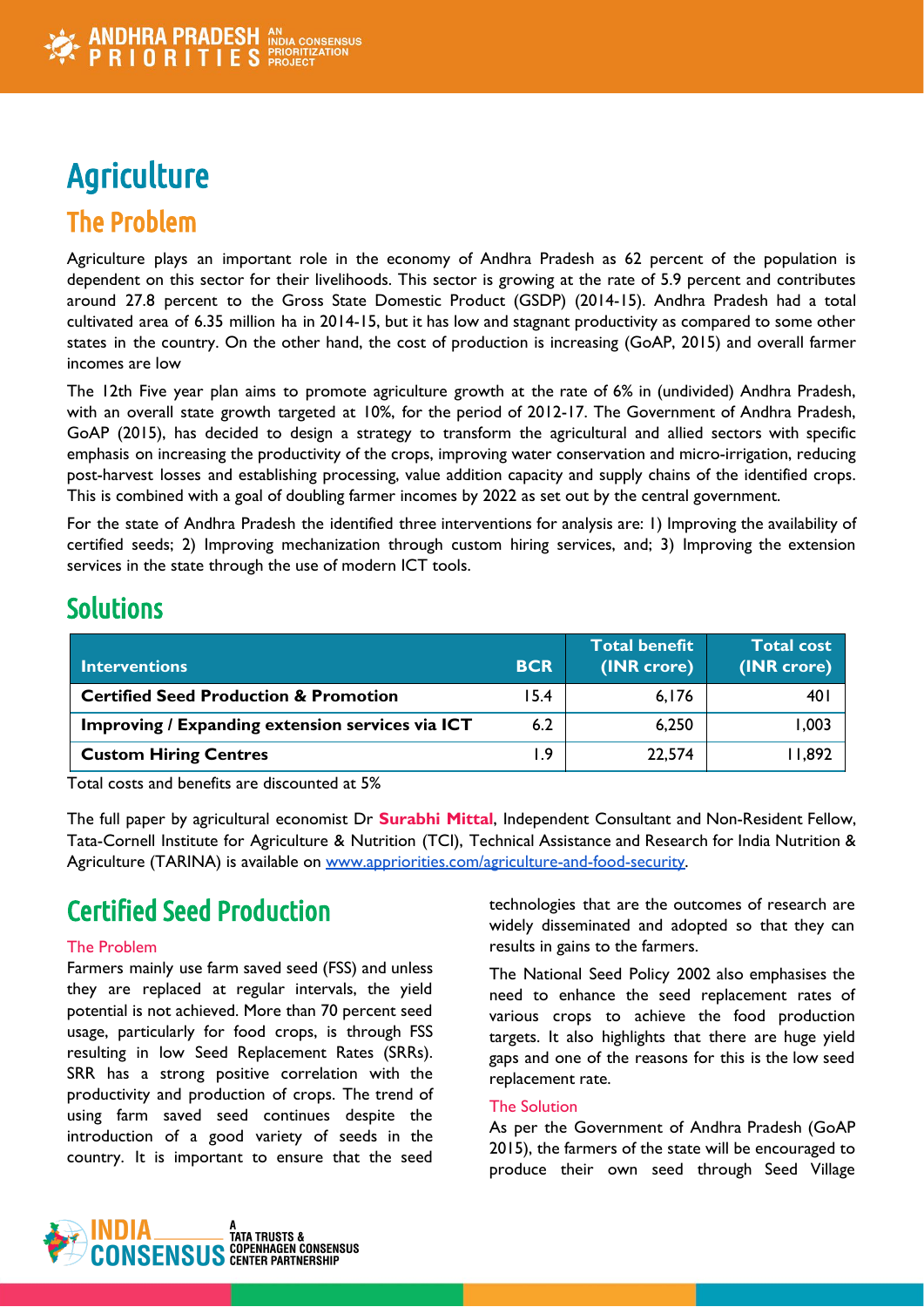Programme (SVP) so that quality seed is available at the doorstep of the farmers, at affordable prices.

The aim of this intervention is to increase the availability of certified seeds for major crops in the state to improve the SRR, producing yield gains.

#### **Costs**

Costs include two components. First is the cost of production of the additional seed required for all the major crops in the state to achieve the higher SRR. It is assumed that higher SRR is achieved over a three-year period through this intervention, by making the extension, demonstration and field days more effective, so that larger numbers of farmers can adopt the modern seed varieties.

This forms the second cost component of this intervention that is the cost of promotion to increase the adoption of the improved seed. This cost is estimated at Rs 186 per hectare.

The total cost of this intervention comes to around Rs. 400 crores.

#### **Benefits**

The benefit is mainly increased yields because of the use of certified seed. The higher yields lead to increased production and thus higher incomes. The income gain to farmers is the total benefit. Yield gains of 10% are assumed in the study.

Total benefits due to this intervention are estimated at Rs. 6,176 crores.

### Custom Hiring Centres

#### The Problem

Farm mechanization accelerates the pace of the growth in the agriculture sector but there are many small and fragmented land holdings that make the adoption of mechanization challenging.

Mechanisation is largely happening in the big land holdings and is still beyond the reach of over 80% of the small/marginal holdings, because of poor affordability.

#### The Solution

The focus of this intervention is on increasing agricultural productivity by mechanization. It also helps to solve the problem of the high cost of labor and the increasing unavailability of labor. The aim is

to increase the level of mechanization, even for small farms.

Andhra Pradesh government plans to increase the focus on making available the best machinery for farming operations, including land preparation, sowing, inter cultivation, harvesting and post harvesting. Establishing Custom Hiring Centers (CHC) facilitates the availability of high cost machinery to small and marginal farmers on a hire basis.

To achieve the benefits of CHC's, the machinery needs to be used properly. Thus, the technical experts and extension agents also have a key role in ensuring that the CHCs are working efficiently

#### **Costs**

The costs include the capital cost for establishing the CHCs, operational costs every year for a period of 5 years, the cost of promotion, and the administrative costs of setting up the CHCs. The unit capital cost for setting up the CHC is worked out as Rs. 15.50 lakh, which includes cost of construction of a workshed of 500 sq. ft (NABARD n.d).

The operational and maintenance cost of each CHC comes to around Rs. 4.5 lakh in the first year assuming 75% of the total capacity utilized and around Rs. 6 lakh per year for the subsequent years. The final component of the cost side is the expenditure on promotion which has been kept as 5 percent of the total annual cost of the CHC. The annual promotion cost is Rs. 288 crore for the first year and Rs. 87 crores for the subsequent years.

It is assumed that each well stocked CHC can serve approximately 500 acres of land every year and thus in Andhra Pradesh 28,679 CHCs will be required. The cost calculations are based on establishing and operating this number of CHCs over a period of 5 years.

Total cost of the intervention is estimated at Rs. 11,892 crores.

#### **Benefits**

The major benefit of CHCs is easy access to machinery, especially to small and marginal farmers. The increased farm mechanisation reduces the cost of production due to reduction in the cost human labor, animal labor and also better utilization of